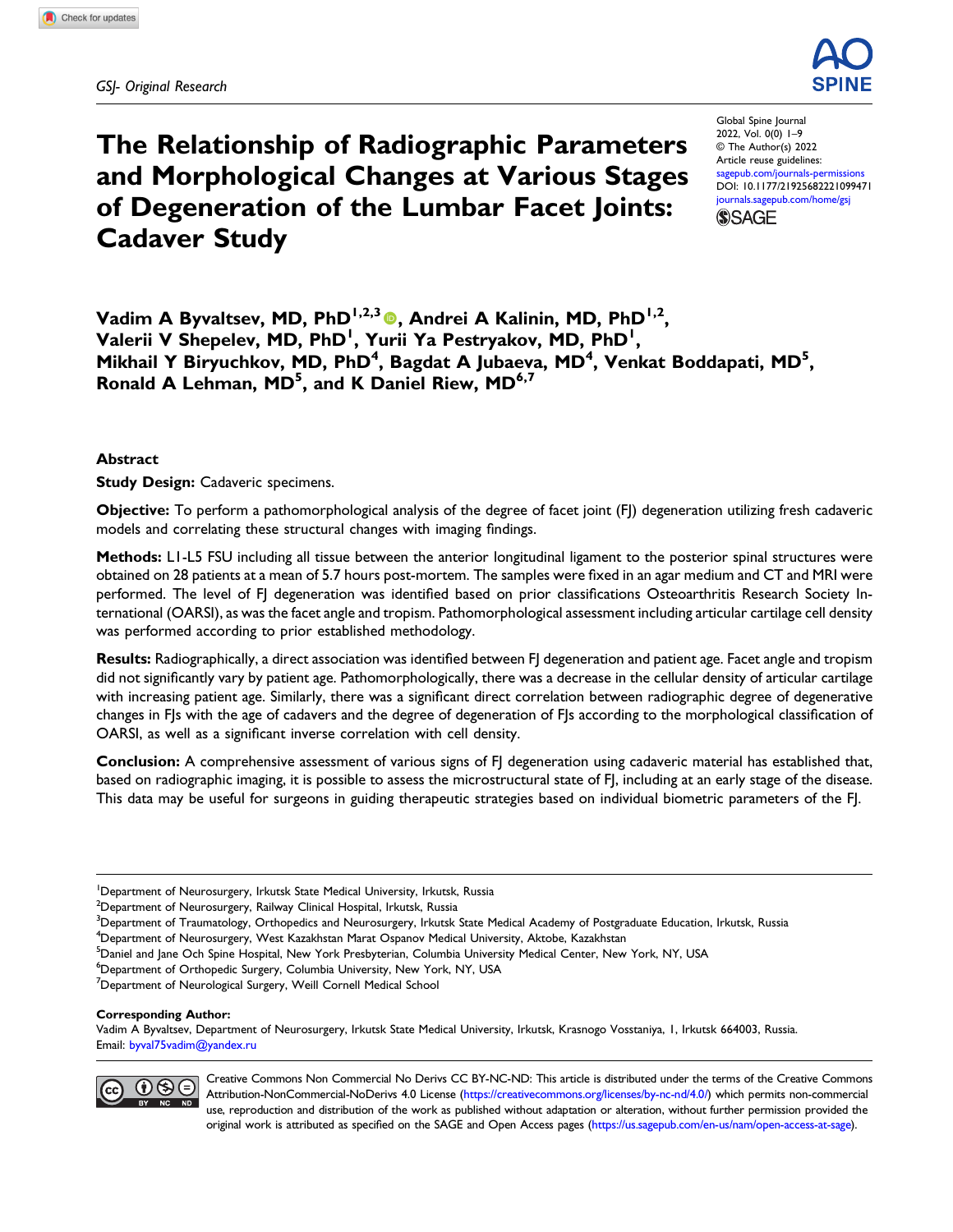#### Keywords

cadaveric study, degenerative diseases of the lumbar spine, facet joint, intervertebral disc, functional spinal unit, diagnostics, morphological examination, magnetic resonance imaging, CT scan

# Introduction

The facet joints (FJ) of the lumbar spine ensure provide structural stability, allow for motion, and aid in correct spatial configuration of the spine.<sup>[1](#page-7-0)</sup> Previously, biomechanical studies have established that increases in axial load and lateral bending results in the greatest stress at the lower lumbar FJ (L4-L5, L5-S1), resulting in higher degeneration rates. Whereas the upper lumbar FJs (L1-L2, L2-L3) even with increased amplitudes of movements in the functional spinal unit (FSU) tend to remain intact. $2,3$  $2,3$ 

It has previously been established that degenerative diseases of the FJ along with other spondylotic pathology such as disc degeneration/herniation and spondylolisthesis may be a cause of low back pain, which could limit daily physical activity and quality of life. $3,4$  $3,4$  While nonoperative management such as physical therapy, injections (eg facet blocks), and adjunct anesthetic techniques (eg denervation, facetoplasty) may be effective in some, ultimately some patients require formal decompression, facetectomies, and spinal instrumentation. $2.5$  The type and volume of surgical treatment is influenced on the patient's presenting symptoms as well as on the degree of the surgeon's proficiency in surgical techniques.<sup>6[-8](#page-7-6)</sup>

Structural changes to the FJ can be assessed with pathomorphological analysis, which in prior studies has primarily been limited to samples obtained from surgical pathology.<sup>[9](#page-7-7)[,10](#page-7-8)</sup> Therefore, this analysis is limited to patients who are deemed to meet surgical indications and excludes the remainder of the pathological spectrum. Cadaveric specimens may be more appropriate to fully assess the morphological spectrum of the FJ at various stages of the degenerative cascade.<sup>[8](#page-7-6)</sup> The association between pathomorphological FJ changes and imaging findings including X-ray (XR), computed tomography (CT, and magnetic resonance imaging (MRI) has not been clearly elucidated.<sup>[11](#page-7-9)[,12](#page-7-10)</sup>

Many of the developed XR and MRI-based classifications of the degrees of degeneration of the intervertebral discs (IVDs) and FJs have no histological confirmation.<sup>[13-](#page-7-11)[15](#page-8-0)</sup> A frequently utilized CT-based classification was developed by Pathria et al<sup>[16](#page-8-1)</sup> and expounded upon by Fujiwara et al<sup>17</sup> in an MRI-based classification that grades facet joint (FJ) osteoarthritis on a four-point scale with grade 1 corresponding to a normal joint, grade 2 with mild joint space narrowing/ osteophytes, grade 3 with moderate sclerosis/osteophytes, and grade 4 with severe ankylosis and osteophyte burden. Other important radiographical parameters to consider include facet angle and tropism. Pathomorphological analysis is based upon the Osteoarthritis Research Society International (OARSI) classification and assess cell density of articular cartilage.<sup>[18](#page-8-3)</sup>

Given the dearth of studies linking pathomorphogical analysis of the FJ with imaging findings, the purpose of this current study was to perform a pathomorphological analysis of the degree of FJ degeneration utilizing fresh cadaveric models and correlate these findings with imaging findings.

## Materials and Methods

#### Study Design

Analysis of cadaver material from 28 corpses (comprising 112 FSU) was carried out. The study was approved by the Ethical Committee of the Irkutsk State Medical University (Protocol #1 of November 28, 2015). Informed consent was not required, they have been deemed exempt from requirement. Specimens were collected from January 2016 to December 2020. Corpses are obtained in a sequential, random manner, regardless of age, gender, cause of death, etc. The causes of death included ischemic heart disease  $(N = 9)$ , mechanical asphyxia ( $N = 7$ ), alcoholic cardiomyopathy ( $N = 5$ ), ethyl alcohol poisoning  $(N = 4)$ , and poisoning with narcotic substances  $(N = 3)$ . Patients who suffered severe spinal trauma, had prior lumbar spinal surgery, history of systemic chemotherapy or localized radiotherapy, or had history of inflammatory arthropathy (eg ankylosing spondylitis) were excluded from this current study. The mean duration from time of death to collection of specimens was 5.7 hours (interquartile range 3.7 - 8.1 hours).

The FSU obtained were isolated at the level of the upper edge of the vertebral body at L1 and the lower edge of the vertebral body at L5. This was due to the anatomical difficulties and the need for resection of the sacral bone connected to the pelvic ring. In addition, aesthetic reasons associated with significant aggression to the tissues of the corpse and accompanied cosmesis were a limitation to the removal of the lumbosacral junction of the spine. The extracted FSUs included the vertebral bodies with preservation of the anterior and posterior longitudinal ligaments, adjacent IVDs, endplates, and FJs. The sampling of the material was carried out no later than 12 hours after death and a complex morpho-instrumental analysis–within the first day.

#### Outcomes Study

The FSU was placed in a thermocontainer with saline solution at room temperature for delivery to the laboratory. Then it was placed into a plastic container for its complete filling with .8% agar (Bargus Production; Russia) in a vertical position. The models of FSU with agar were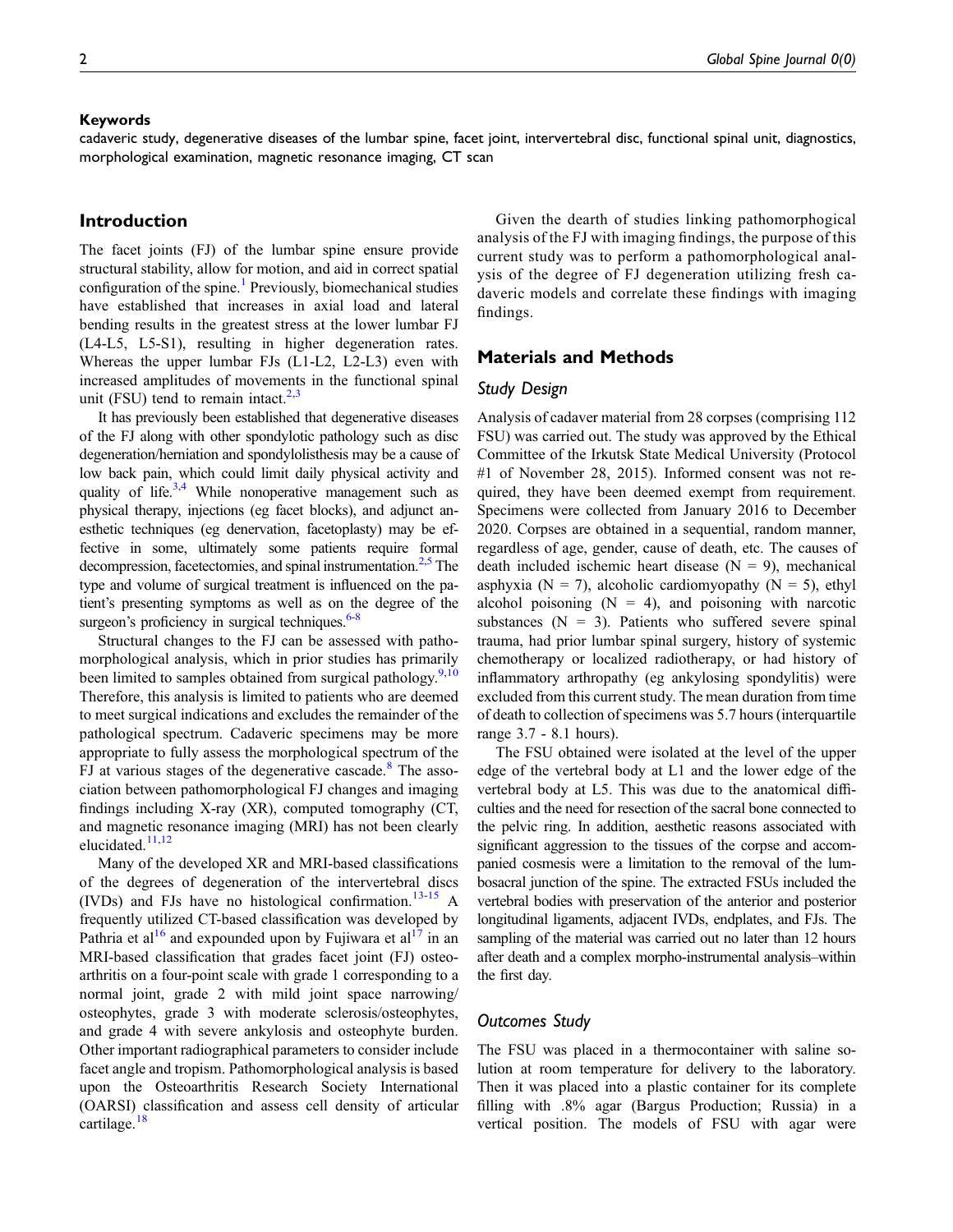

Figure 1. Extracted cadaver material of the lumbar spine (male 39 years old): (a) – sagittal MRI; (b) - sagittal CT.

<span id="page-2-0"></span>

<span id="page-2-1"></span>Figure 2. Neuroimaging images of the cadaver Functional spinal unit L3-L4 (male 32 years old) on: (a) – axial MRI (degree of degeneration according to Fujiwara A. classification, grade II for both FJ). (b) – axial CT (right facet angle 44.1°, left facet angle - 46.0°, no FJ tropism).

subjected to radiographic assessment using MRI and CT [\(Figure 1](#page-2-0)), after which, FSUs were removed from the container for subsequent morphometric analysis of FJs using a binocular magnifier with preservation of the integrity of the articular space. The severity of degenerative changes in the FJ was classified according to the classification of Fujiwara A. et al [17] on a 1.5 T MRI device (Siemens Magnetom; Essenza, Germany) [\(Figure 2\)](#page-2-1). The value of the facet angle and tropism of the FJ was assessed according to a methodology previously established by Karacan et  $al<sup>19</sup>$  using CT scan (Philips Brilliance CT 64-slice apparatus; Netherlands) using the RadiAnt DICOM Viewer program. On axial CT scans, the facet angle is formed by the intersection of a line drawn through the middle of the articular space of the facet joint for each side, and a line drawn through the center of the IVD and the spinous process. Facet joint tropism is defined as a difference of greater than 10° between the right and left facet angles [\(Figure 2\)](#page-2-1).

Cadaver FJ for morphological studies was fixed in a buffered 10% solution of neutral formalin in a VIP-E150F machine from Sacura (Japan) and poured into TEC-IV paraffin by (Sacura; Japan). Cutting of standard serial sections with a thickness of 3- 5 μm was carried out on semi-automatic rotary microtomes (Microm CM-502; Walldorf, Germany). The preparations were dewaxed in a Clear Rite 3 solution (Thermo Fisher; Waltham, Massachusetts), then in alcohols 100, 95, 90, and 70%. The preparations were stained with Mayer's hematoxylin solution (Biovitrum, Stockholm, Sweden) for 4 minutes. At the last stage, the preparations were embedded in Fluoromount Aqueous Medium (F4680, Sigma Aldrich; St Louis, Missouri) and a cover glass was mounted on top. Pathomorophological analysis was performed by assessing cell density in articular cartilage using high-powered microscopy at 400x magnification (Carl Zeiss Eye Mag ProS binocular magnifier; Oberkochen, Germany) and cell density (cells/mm3) was quantified using the Automatic Cell Counting Java Image J software. The degree of FJ degeneration in histological examination was graded according to the morphological classification of Osteoarthritis Research Society International, OARSI (Figure  $3$ ).<sup>18</sup>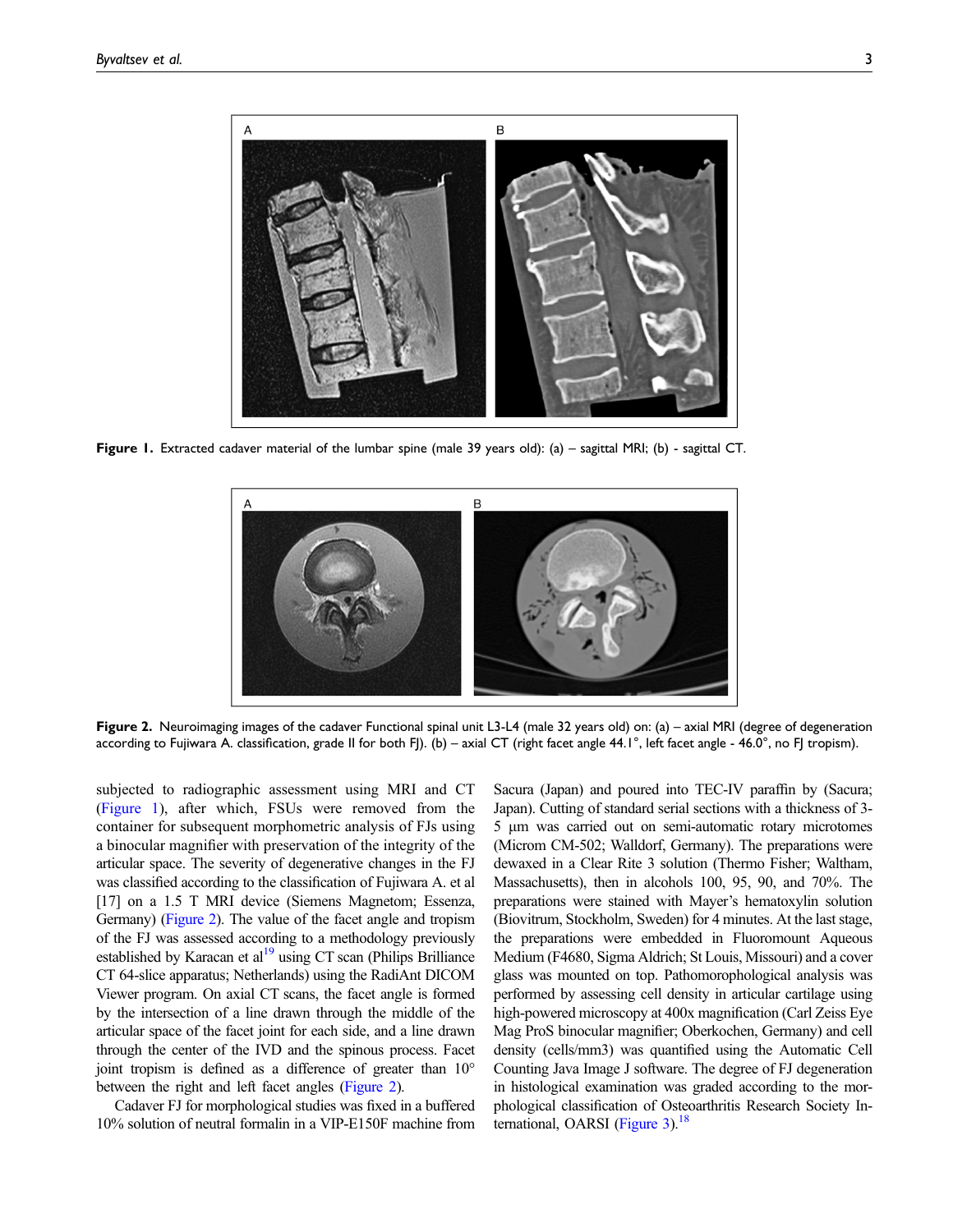

Figure 3. Histological section of the left FJ (woman, 42 years old), stained with hematoxylin-eosin, magnification  $120$ : (a) – joint space; (b) – hyaline cartilage containing homogeneous accumulations of chondrocytes. The histological picture is typical for stage II degeneration according to the OARSI classification.

#### <span id="page-3-0"></span>Statistical Analysis

Statistical analysis was carried out using Microsoft Excel and Statistica 8.0 software. The distribution pattern was identified utilizing the Shapiro-Wilk, Kolmogorov-Smirnov, and Lil'efors tests. Considering the presence of significant differences according to these tests ( $P < .05$ ), the distribution was considered to be different from normal. Comparison of continuous variables in the groups of respondents was performed using one-way ANOVA as amended by Bonferroni. Comparison of categorical variables in all of the scoring systems was performed using a Kruskal–Wallis test. A P-value less than .05 was considered significant. Correlation analysis was carried out using Spearman's rank correlation coefficient.

# **Results**

The study included 112 FSUs from 28 cadavers (18 males and 10 females), the mean age was 57 (IQR 47-72.5) years. The FSUs models are assigned to 4 age groups according to WHO (World Health Organization)<sup>20</sup>: from 18 to 44 years old (young age, N = 6), from 45 to 59 years old (middle age,  $N = 9$ ), from 60 to 74 years (elderly age,  $N = 7$ ), and from 75 to 90 years (senile age,  $N = 6$ ).

#### Radiographic Assessment

We compared 4 age groups with degenerative changes in the FJ according to the Fujiwara classification using the Kruskal-Wallis ANOVA test. When comparing the values of the degree of FJs degeneration according to the Fujiwara et al classification, there were significant differences between age groups of the lumbar segments including the L1-L2 ( $P_{K-W} = .043$ ), L2-L3 ( $P_{K-W}$  = .03), L3-L4 ( $P_{K-W}$  = .021) and L4-L5 ( $P_{K-W}$  = .01) [\(Table 1](#page-4-0)). Pairwise comparison of the degenerative changes in the FJ according to the Fujiwara classification and age using the Bonferroni correction showed mild degenerative changes in the 18-44 years, moderate in 45-60 years and severe in the 61-90 years at all analyzed levels ( $P_{\text{M-U}}$  < 0,05). A comparative analysis of the values of the facet angle and FJs tropism did not reveal statistically significant differences in the studied age groups, regardless of FJ laterality studied ( $P_{K-W}$  > .05) and the level of FSU  $(P_{K-W} > .05)$ . At the same time, in the L4-L5 segment pairwise comparison in all age categories, taking into account anatomical features, larger facet angles ( $P_{M-U}$  < .05) and FJ tropism  $(P_{M-U} < .05)$  were identified using the Bonferroni correction.

#### Pathomorphological Assessment

We compared 4 age groups with cellular density of the articular cartilage in the structure of FJs using the Kruskal-Wallis ANOVA test. There was a decrease in cellular density of the articular cartilage in the structure of FJs with increasing age ( $P_{K-W}$  < .001) same with right and left FJ. Also, we compared 4 age groups with degree of FJs degeneration according to the OARSI morphological classification using the Kruskal-Wallis ANOVA test. When comparing the values of the degree of FJs degeneration according to the OARSI morphological classification, there were significant differences between age groups of the lumbar segments including the L1-L2 ( $P_{K-W}$ =.03), L2-L3 ( $P_{K-W}$ =.02), L3-L4 ( $P_{K-W}$ =.009) and L4-L5 ( $P_{K-W}$ =01) ([Table 2\)](#page-5-0). Pairwise comparison of the degree of FJs degeneration according to the OARSI morphological classification and age using the Bonferroni correction showed mild degree of FJ degeneration in histological examination in the 18-44 years, moderate in 45-60 years and severe in the 61-90 years at all analyzed levels ( $P_{\text{M-U}}$  <0,05).

#### Radiographic and Pathomorphological Correlation

At the studied levels L1-L5, a significant direct correlation was obtained between the radiographic degree of degenerative changes in FJs with the age of cadavers and the degree of degeneration of FJs according to the morphological classification of OARSI, as well as a significant inverse correlation with cell density. At the same time, there was no correlation of the degree of radiographic degenerative changes in FJs with the side of FJs, the facet angle and FJ tropism [\(Table 3](#page-6-0)).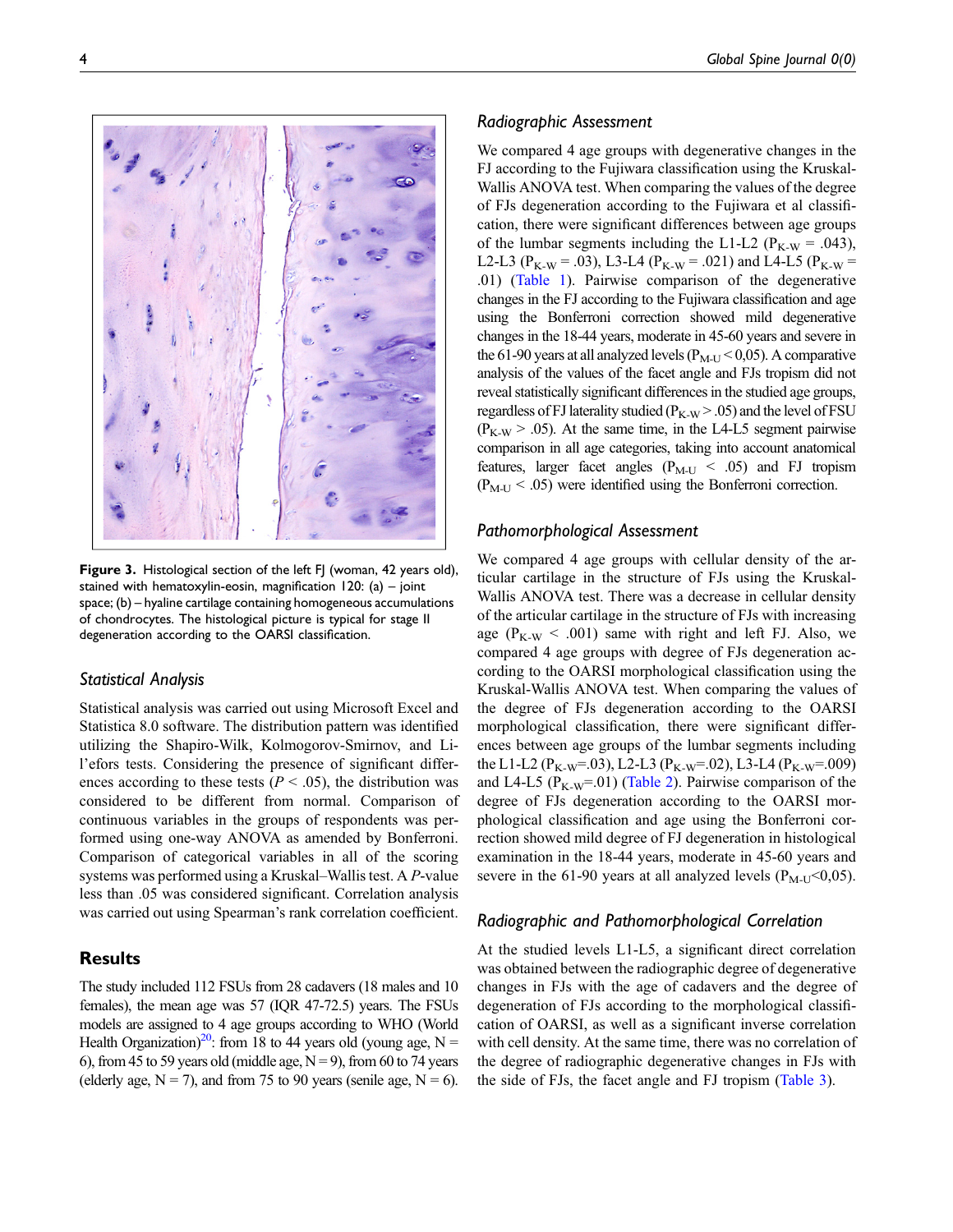Level of FSU Age, year Number of cases Facet angle (Me (25;75)),<br>degree Fujiwara A. (n (%)), stage Left FJ Right FJ Left FJ Right FJ Right FJ I II III IV I II III IV L1-L2 18-44 n=6 42,5 (42;45) 43 (40;48) 4 (66,7) 2 (33,3) — 5 (83,3) 1 (16,7) — 45-59 n=9 42 (39;45) 44 (42;48) 6 (66,7) 3 (33,3) — 7 (77,8) 2 (22,2) — 60-74 n=7 44 (43;46) 43 (42;50) — 4 (57,1) 3 (42,9) — 3 (42,9) 4 (57,1) — 75-90 n=6 45 (43;48) 42 (40;51) — 3 (50) 3 (50) — 4 (66,7) 2 (33,3) — L2-L3 18-44 n=6 45 (41;48) 47 (45;49) 2 (33,3) 3 (50) 1 (16,7) — 3 (50) 3 (50) — — 45-59 n=9 44 (41;50) 46 (42;48) 1 (11,1) 6 (66,7) 2 (22,2) — 6 (66,7) 3 (33,3) — 60-74 n=7 50 (43;54) 48 (47;52) — 5 (71,4) 2 (28,6) — 4 (57,1) 3 (42,9) — 75-90 n=6 49,5 (41;52) 49 (43;53) — 2 (33,3) 3 (50) 1 (16,7) — 3 (50) 3 (50) — L3-L4 18-44 n=6 47,5 (41;53) 50 (47;53) 3 (50) 3 (50) — 4 (66,7) 2 (33,3) — 45-59 n=9 49 (48;51) 51 (49;53) — 3 (33,3) 6 (66,7) — 4 (44,5) 5 (55,5) — 60-74 n=7 48 (47;51) 50 (48;51) — 7 (100) — 1 (14,3) 6 (85,7) — 75-90 n=6 51,5 (44;55) 49,5 (48;51) — 3 (50) 3 (50) — 4 (66,7) 2 (33,3) L4-L5 18-44 n=6 48 (43;57) 51 (49;52) 2 (33,3) 4 (66,7) — 3 (50) 3 (50) — 45-59 n=9 50 (48;52) 53 (51;60) — 2 (22,2) 7 (77,8) — 3 (33,3) 6 (66,7) — 60-74 n=7 50 (46;52) 52 (48;60) — 5 (71,4) 2 (28,6) — 1 (14,3) 4 (57,1) 2 (28,6) 75-90 n=6 52 (49;55) 55,5 (49;60) — 2 (33,3) 4 (66,7) — 3 (50) 3 (50)

Table 1. Distribution of cadaveric material depending on the individual parameters of the degree of degeneration of the FJ according to the classification of Fujiwara A. and the values of the facet angles.

<span id="page-4-0"></span>FSU – functional spinal unit, FJ; facet joint, OARSI – Osteoarthritis Research Society International classification

### **Discussion**

In cases of failed nonoperative management or absolute indications for surgery in lumbar spondylosis, precise understanding of the degenerative and functional states of the FJ is important for choosing the type of surgical procedure. For example, in order to determine the need for wide decompression, facetectomies, and instrumented spinal fusion vs a simple decompression or disc arthroplasty with preservation of the posterior support complex, 1 needs to have a comprehensive understanding of all of the spinal elements.<sup>[2](#page-7-1),[10](#page-7-8)</sup> Accurately identifying the degenerative state of the FJ in terms of morphological structure and pathology may aid in the implementation of patient-specific treatment strategies. $9,14$  $9,14$  We therefore undertook this analysis to determine the pathomorphological findings associated with FJ degeneration and to correlate these findings with imaging findings

In the current study utilizing cadaveric specimens, we found that the degree of FJ degeneration seen on MRI, according to the Fujiwara classification, has a direct correlation with the severity of FJ changes according to the OARSI morphological classification and the patient's age, as well as an inverse correlation with the cellular density of the articular cartilage. To our knowledge, this is the first study to correlate FJ degeneration seen on MRIs with the microstructural architecture. Cadaveric studies also make it possible to examine the findings at the initial stage of FJ degeneration, when the collection of surgical material

for histological confirmation from patients is not readily available.

Duan et  $al^{21}$  $al^{21}$  $al^{21}$  measured the subchondral bone thickness of lumbar FJ using MRI and CT imaging in 81 patients with a mean age of 37 years. The authors stratified patients based on the presence of symptoms and were assigned to 2 groups, symptomatic or non-symptomatic. The data were compared with cadaver material ( $n = 12$ ). The authors found that vertebral body subchondral bone hypertrophy was identified in patients with chronic back pain and was recorded mainly in the lower lumbar segments. The results obtained indicate that the thickening of the subchondral bone occurs with an increase in the load on the FSU. Connecting anterior spondylotic changes with posteror FJ degeneration, Alpaycı et  $al<sup>22</sup>$  $al<sup>22</sup>$  $al<sup>22</sup>$  assessed the relationship of FJs degeneration according to the classification of Pathria et al<sup>[16](#page-8-1)</sup> with the classification of changes in the MR signal of the endplates of the vertebral bodies according to Modic<sup>23</sup>. The study involved 120 respondents with a mean age was  $55.18 \pm 9.47$  years. Four groups of 30 people representative by sex and age were stratified by Modic endplate change type (no changes, type 1, type 2, type 3). As a result, the authors found that the degree of FJs degeneration increased with the degree of endplate changes according to the Modic classification.

Zhou et al<sup>[24](#page-8-10)</sup> conducted a study on 42 patients to assess the correlation between the degree of FJs degeneration according to the classification of Pathria et al<sup>[16](#page-8-1)</sup> and Grogan et al<sup>[25](#page-8-11)</sup> with the data from preoperative radiographic methods of examination (MRI, CT). After performing a medial facetectomy, the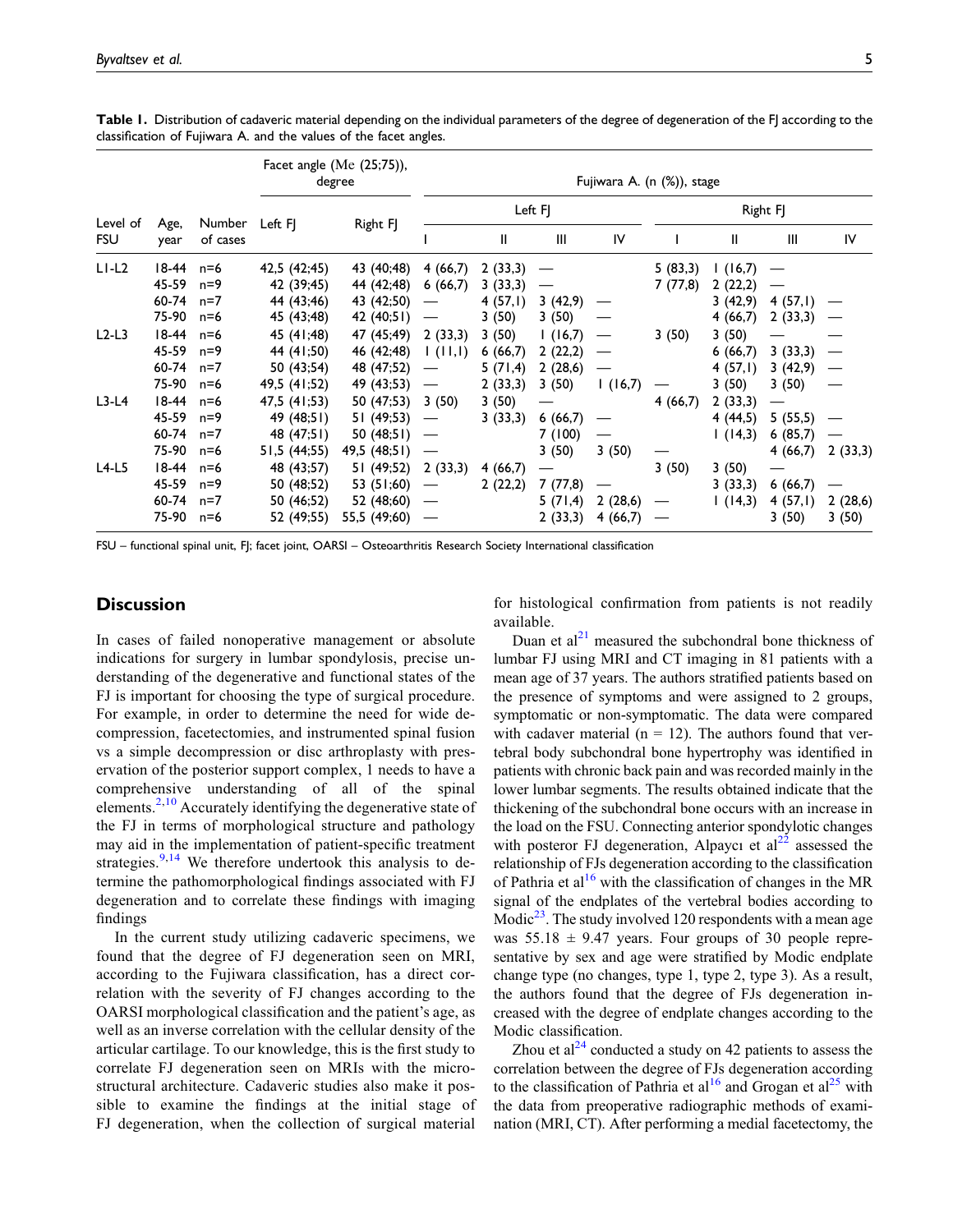|                     |                                                                                                                                                                                                                                |            | Cell density (Me (25;75)), cells/mm <sup>3</sup> |                                                                                                                                         |                                                                                                                                                                                              |         |  | OARSI (n (%)), stage |                                                                                                                                                                             |          |       |  |
|---------------------|--------------------------------------------------------------------------------------------------------------------------------------------------------------------------------------------------------------------------------|------------|--------------------------------------------------|-----------------------------------------------------------------------------------------------------------------------------------------|----------------------------------------------------------------------------------------------------------------------------------------------------------------------------------------------|---------|--|----------------------|-----------------------------------------------------------------------------------------------------------------------------------------------------------------------------|----------|-------|--|
|                     |                                                                                                                                                                                                                                | Number     |                                                  |                                                                                                                                         |                                                                                                                                                                                              | Left FJ |  |                      |                                                                                                                                                                             | Right FJ |       |  |
| Level of FSU<br>Age |                                                                                                                                                                                                                                | of cases   | Left FJ                                          | Right FJ                                                                                                                                |                                                                                                                                                                                              |         |  |                      |                                                                                                                                                                             |          |       |  |
| $-1 - 12$           |                                                                                                                                                                                                                                | è⊾         | 406 (1395; 1447)                                 | $\frac{1}{6}$ (1990; 1510)<br>1489 (1390; 1510) - 6 (100) -<br>1364; 1300) - 8 (88,9) 1 (11,1) - (42,9) -<br>1 (16,7) 3 (42,9) 2 (33,3) |                                                                                                                                                                                              |         |  |                      | - $\frac{6}{1}$ (100) -<br>- 9 (100) -<br>- 1 (14,3) 4 (57,1) 2 (28,6) -<br>- 3 (50) -                                                                                      |          |       |  |
|                     |                                                                                                                                                                                                                                | °≡ף        | 300 (1288; 1352)                                 |                                                                                                                                         |                                                                                                                                                                                              |         |  |                      |                                                                                                                                                                             |          |       |  |
|                     |                                                                                                                                                                                                                                | ∫=r        | (1135, 1244)                                     |                                                                                                                                         |                                                                                                                                                                                              |         |  |                      |                                                                                                                                                                             |          |       |  |
|                     | $18.59$ $7.59$ $8.59$ $1.59$ $1.59$ $1.59$ $1.59$ $1.59$ $1.59$ $1.59$ $1.59$ $1.59$ $1.59$ $1.59$ $1.59$ $1.59$ $1.59$ $1.59$ $1.59$ $1.59$ $1.59$ $1.59$ $1.59$ $1.59$ $1.59$ $1.59$ $1.59$ $1.59$ $1.59$ $1.59$ $1.59$ $1.$ | e≡         | 033 (992;1130)                                   |                                                                                                                                         |                                                                                                                                                                                              |         |  |                      |                                                                                                                                                                             |          | 3(50) |  |
| $-2 - 13$           |                                                                                                                                                                                                                                |            | 383 (1350;1407                                   |                                                                                                                                         | $\begin{array}{rcl}\n6 & (100) & - & (11,1) & (11,1) & - \\ - & 7 & (77.8) & 1 & (11,1) & 1 \\ - & 1 & (14,3) & 3 & (42,9) & 3 & (42,9) & - \\ & & - & 5 & (83,3) & 1 & (16,7)\n\end{array}$ |         |  |                      |                                                                                                                                                                             |          |       |  |
|                     |                                                                                                                                                                                                                                | n≡6<br>n=9 | 288 (1240;1321                                   | 272(1200; 1313)                                                                                                                         |                                                                                                                                                                                              |         |  |                      |                                                                                                                                                                             |          |       |  |
|                     |                                                                                                                                                                                                                                | $\tau = n$ | 164 (1087;1244)                                  | 3 (1084; 1153)                                                                                                                          |                                                                                                                                                                                              |         |  |                      |                                                                                                                                                                             |          |       |  |
|                     |                                                                                                                                                                                                                                | n≡6        | 046 (1000;1107                                   | 1008 (986; 1084)                                                                                                                        |                                                                                                                                                                                              |         |  |                      |                                                                                                                                                                             |          |       |  |
| $-3 - 14$           |                                                                                                                                                                                                                                | φ=υ        | 368 (1316;1402)                                  | $1411(1364;1448) - 600$                                                                                                                 |                                                                                                                                                                                              |         |  |                      | - $\frac{1}{5}$ (83,3)   (16,7) -<br>- $\frac{1}{5}$ (86,7) 2 (22,2)   (11,1) -<br>- $\frac{1}{4}$ (57,1) 2 (28,6)   (14,3) -<br>4 (66,7) 2 (33,3) -<br>$-4(66,7)$ 2 (33,3) |          |       |  |

Table 2. Distribution of cadaveric material depending on the individual parameters of the degree of degeneration of the FJ according to OARSI and the value of the cell density of the

Table 2. Distribution of cadaveric material depending on the individual parameters of the degree of degeneration of the FJ according to OARSI and the value of the cell density of the

articular cartilage

articular cartilage

<span id="page-5-0"></span>60-74 n=7 1096 (1084;1125) 1132 (1106;1197) — 1 (14,3) 4 (57,1) 2 (28,6) — — —— 4 (57,1) 3 (42,9) — — 75-90 n=6 1057 (988;1152) 1030 (936; 1076) —— — 3 (50) 3 (50) — —— — 5 (83,3) 1 (16,7) —  $4(57,1)$  $\begin{array}{c} \hline \end{array}$  $\overline{\phantom{a}}$  $\overline{\phantom{a}}$  $\overline{\phantom{a}}$ 3 (50)  $\overline{\phantom{a}}$  $2(28,6)$  $3(50)$  $4(57,1)$  $1(14,3)$  $1132(1106; 1197)$ 1030 (936; 1076) 1096 (1084;1125)<br>1057 (988;1152)  $n=7$  $p = 0$  $18-44$ <br>45-59<br>40-74 75-90

— — — — — — — — — — — — — — — — (90516)821 (994 + (90516)821) 9194+ (6241.49881) 9194+ 91- — — — — — — — — — (90516)8210 (504+ (6241.49881) 9194+ 91- — — — — — — — — — (90516)8210 (504+ (6241.49881) 9194+ 91- — — — — — — 45-59 n=9 1312 (1292;1347) 1264 (1232;1304) — 1 (11,2) 5 (55,5) 3 (33,3) — — —— 7 (77,8) 2 (22,2) —

 $4(66,7)$  $(11,2)$ 

420,5 (1386; 1429)  $1312(1292; 1347)$ | 134 (1098; 1262) 1021 (988; 1048)

 $n=6$  $6 = n$  $n = 7$ <br> $n = 6$ 

 $18-44$ <br>45-59

 $L4-L5$ 

60-74<br>75-90

— (982/ Z (4'L) S — — — — — (6'C4) E(1'LS) + — — (LAZI-'S811) 00Z1 (Z9ZI-'8601) #LI L--' 本--O9 (k,y9) + (c,x9) + (c,x9) + (c,x9) + (c,x9) + (c,x9) + (c,x9) + (c,x9) + (c,x9) + (c,x9) + (c,x9) + (c,x9) + (c,x9) + (c,x9) + (c,x9) + (c,x9) + (c,x9) + (c,x9) + (c,x9) + (c,x9) + (c,x9) + (c,x9) + (c,x9) + (c,x9) + (c,x9

 $4(66,7)$ 

 $\overline{\phantom{a}}$ 

 $\begin{array}{c} 2 (28,6) \\ 2 (33,3) \end{array}$ 

 $2(22,2)$ 

 $\frac{3}{7} \frac{(50)}{(77,8)}$ 

3 (50)

 $\overline{\phantom{a}}$ 

 $\overline{\phantom{a}}$  $\overline{\phantom{a}}$ 

 $\overline{1}$  $\overline{\phantom{a}}$  $\overline{\phantom{a}}$ 

 $5(71,4)$ 

 $\mathbb{R}$  $\overline{\phantom{a}}$ 

 $\overline{\phantom{a}}$ 

 $\frac{1}{3}$  (50)  $\mathbf{I}$ 

3 (50)

 $\overline{\phantom{a}}$ 

 $3(42,9)$ 

 $3(33,3)$ 

 $2(33,3)$ <br>5 (55,5)<br>4 (57,1)

1440,5 (1380; 1506)<br>1264 (1232; 1304)<br>1200 (1180; 1247)<br>972 (890; 1056)

45-59 n=9 1288 (1204;1300) 1241 (1196;1301) — 7 (77,8) 2 (22,2) — — —— 6 (66,7) 3 (33,3) ———

 $2(22,2)$ 

 $7(77,8)$ 

[241 (1196;1301)

| 368 (1316; 1402)<br>| 288 (1204; 1300)

 $9=0$  $n=9$ 

 $\overline{\phantom{a}}$ 

 $\vert \ \vert$ 

 $\overline{\phantom{a}}$ 

 $2(33,3)$  $3(33,3)$ 

 $4(66,7)$  $6(66,7)$ 

 $\mathbf{L}$  $\overline{1}$   $\vert \vert$  $\overline{\phantom{a}}$ 

 $1(16,7)$ 

 $5(83,3)$  $3(42,9)$ 

> Note. FSU - functional spinal unit, FJ ― facet joint, OARSI - Osteoarthritis Research Society International classification Note. FSU – functional spinal unit, FJ ― facet joint, OARSI – Osteoarthritis Research Society International classification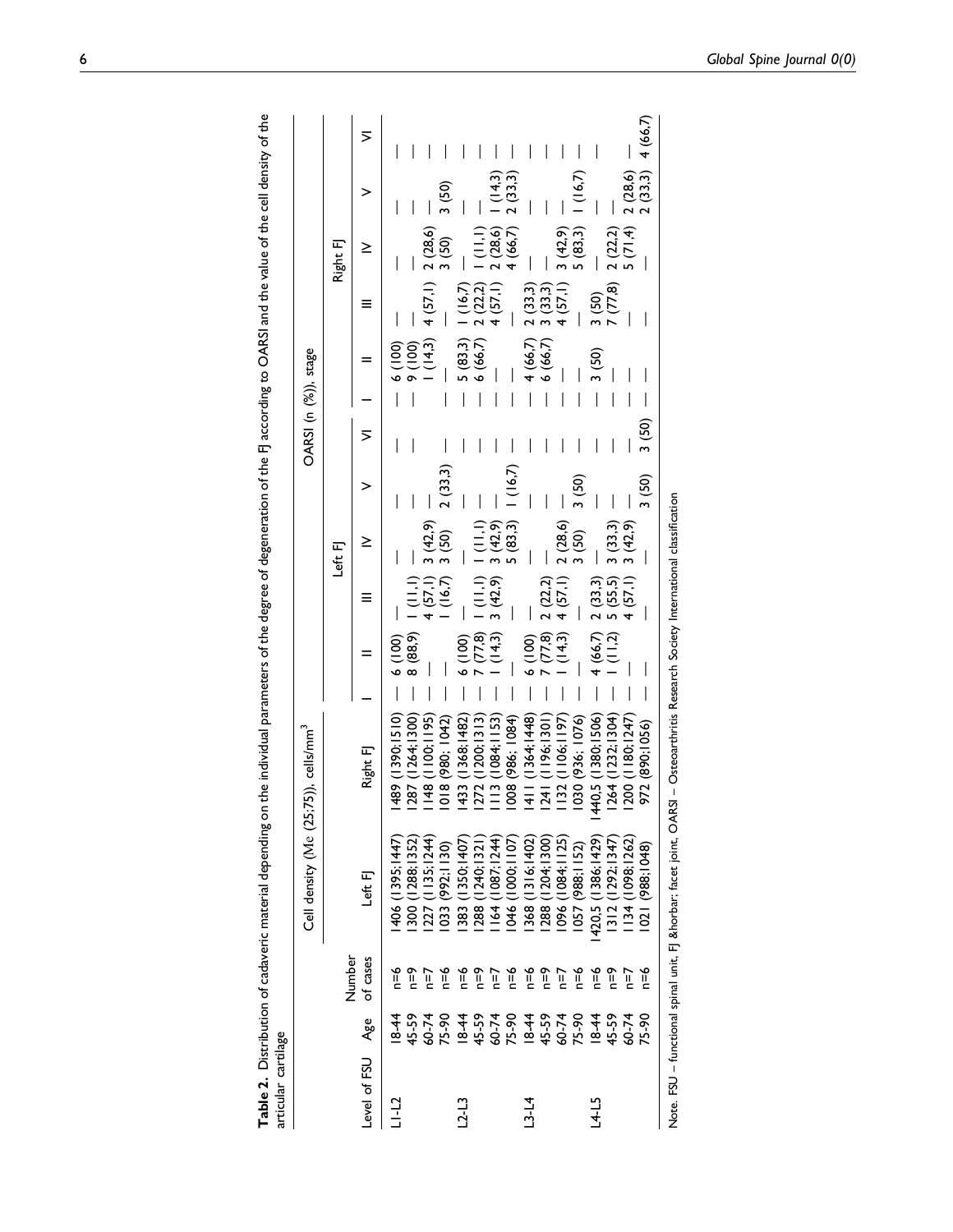|                                           | Level of FSU |       |         |         |         |         |         |         |
|-------------------------------------------|--------------|-------|---------|---------|---------|---------|---------|---------|
|                                           | $L1-L2$      |       |         | $L2-L3$ |         | $L3-L4$ |         | $L4-L5$ |
| Criterion                                 | R            | P     | R       | P       | R       | p       | R       | p       |
| Age                                       | 0,67         | 0.005 | 0,82    | 0.003   | 0,88    | 0.001   | 0,74    | 0,002   |
| Degeneration of the FJ according to OARSI | 0,75         | 0,008 | 0,79    | 0.009   | 0,71    | 0.003   | 0,66    | 0,004   |
| Cell density of the FJ                    | $-0,72$      | 0,005 | $-0,81$ | 0,001   | $-0,69$ | 0,001   | $-0,62$ | 0,009   |
| Side of the FI                            | 0,07         | 0.25  | 0,09    | 0,41    | 0.08    | 0,68    | 0,05    | 0,74    |
| Value of the facet angle                  | 0, 13        | 0,33  | 0,43    | 0,19    | 0,26    | 0,71    | 0,30    | 0,26    |
| Tropism of the FI                         | 0,21         | 0, 12 | 0, 16   | 0,47    | 0,32    | 0,89    | 0,24    | 0,53    |

Table 3. Correlation of the degree of degenerative changes in FJ according to Fujiwara A. with the analyzed morphological and radiographic characteristics of FJ

<span id="page-6-0"></span>Note: p - confidence level, R - Spearman's correlation coefficient, FSU - functional spinal unit, FJ ― facet joint, OARSI - Osteoarthritis Research Society International classification

material obtained was stained with hematoxylin-eosin and toluidine blue .5%, followed by histological examination. As a result, the authors obtained a positive correlation between the histological examination data and radiographic examination methods. In addition, the study found that the MRI examination is more informative than the assessment of the severity of the FJ degeneration compared to CT data. However, this study was limited to only surgical specimens.

Finally, Cui et  $al<sup>14</sup>$  $al<sup>14</sup>$  $al<sup>14</sup>$  studied the morphological and instrumental data of 42 lower articular processes of the lumbar FJs obtained from 29 patients aged 65 (41-84) years during the dorsal decompression and stabilization intervention. The degree of IVD degeneration was assessed by MRI based on the classification of Prirrmann C. et  $al^{26}$  $al^{26}$  $al^{26}$ , as well as FJs by CT based on the classification of Pathria M. et al<sup>16</sup> and by MRI based on the Weishaupt D. classification et  $al^{27}$  $al^{27}$  $al^{27}$ ; the facet angle was studied using the Noren R. method. et al<sup>[28](#page-8-14)</sup>; the tropism of FJs was studied by applying method of Vanharanta H. et  $al^{29}$ ; morphological analysis was carried out after decalcification with subsequent staining of the preparations with safranin. The authors established a correlation between FJs tropism and IVD degeneration by MRI (.346 ( $p$ <sup>B</sup> = .033)), as well as histological assessment of FJs with FJs degeneration by CT - .317 ( $P = .031$ ) and MRI - .557 ( $P < .001$ ). No correlation was found between FJs tropism and its degeneration, FJs and IVD degeneration according to the results of radiographic, histological examination of FJs and IVD degeneration by MRI.

#### Limitations

In the studied groups, a limited number of cadaveric FSU was assessed for each age group, which may make some of our subgroup analyses underpowered. Additionally, we did not analyze the lumbosacral FJ. In the study and comparative analysis of FJ by age groups, the influence of environmental factors and the anthropometric characteristics of the deceased were not taken into account. In addition, a significant limitation of the present study was the absence of pathological

analysis of other anatomical elements of the FSU causing neurological symptoms, for example, ligamentum flavum, IVD, size of the intervertebral foramen, etc. Also, the study did not take into account the possibility of the influence of a magnetic field and computer radiation on postmortem changes in the FJs. Additionally, in this study, the MRI and histological classifications were done by a unique rater. Finally, the data may be too fragmented into small groups (age, side, levels), which can lead to a multiple comparisons problem.

#### Potential Clinical Relevance

This basic science study has potential for laying the groundwork for future studies and clinical applications. By correlating the cellular findings with radiological studies, 1 can non-invasively determine the status of the FJ. Based on the correlation between the MR images of facet joints and their microstructural state confirmed in our study, future studies may further elucidate the required amount of surgical correction that results in better clinical outcomes. For example, after verification of isolated facet syndrome and minimal severity of FJ degeneration according to MRI results in young patients, injections of hyaluronic  $\text{acid}^{30}$  or PRP therapy $31$  and platelet rich plasma has been reported. In the presence of isolated facet syndrome in elderly patients caused by significant lumbar spondyloarthrosis with MRI demonstrating pronounced morpho-structural degradation of articular cartilage, it may be appropriate to use radiofrequency ablation $32$ .

The results of this study may be useful in choosing a method of treatment for lumbar degenerative conditions, taking into account the severity of changes in the FJ and the associated clinical symptoms, which can be confirmed by facet blockade<sup>[33](#page-8-19)</sup> and / or disc puncture<sup>34</sup> provocative tests. The relevance of the results obtained is due to the high frequency of registration of back pain associated with arthropathy of the lumbar spine in patients both at a young age and in the older age group<sup>[33](#page-8-19)</sup>. Our study is relevant in that back pain can often be due to facet arthropathy of the lumbar spine in both the young and older age groups. It has been established that symptomatic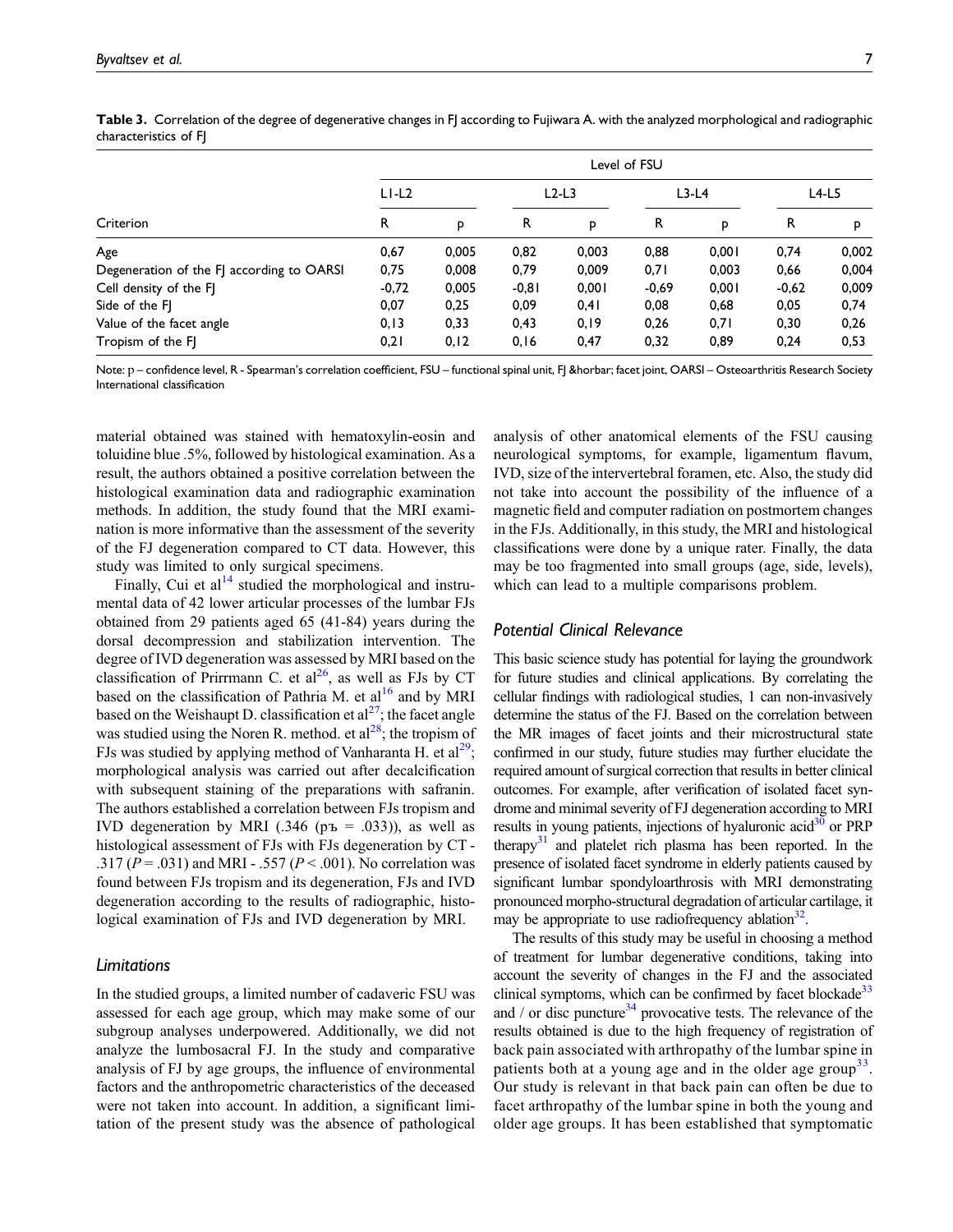lumbar spondyloarthrosis typically begins in the third decade of life, with the frequency steadily increasing with age along with the progression of degenerative changes in the posterior support complex.<sup>[35](#page-8-21)</sup> Determining the optimal method of surgical treatment for patients with varying severity of facet degeneration based on comprehensive morphological and radiological analysis of cadaveric material has not been previously carried out.

In our opinion, treatment of patients with a combination of facet syndrome with compression symptoms should be based on a comprehensive preoperative radiological analysis of all spinal structures, including the FJ, IVD, yellow ligament, as well as the spinal canal diameter. The potential choice of decompression, stabilization, or a combination of both, should be based on clinical manifestations and their correlation with all of these structures.

# Conclusion

A comprehensive instrumental-morphological assessment of various signs of FJ degeneration on cadaver material established that MRI data according to the Fujiwara classification reliably correlate with morphological changes according to the OARSI classification, the patient's age and cell density of the articular cartilage. This allows for a radiographic analysis of lumbar spine FJ to provide information about the microstructural state of the FJ throughout the spectrum of FJ disease. Future studies may be of use to identify the role that these findings may play in guiding operative and nonoperative management of patients with FJ pathology, ranging from injections or ablations at the initial stage of the degeneration to partial or total facetectomy with pronounced degenerative changes in FJs.

#### Author Contributions

Made significant individual contributions to this manuscript.

VAB, AAK, RAL and VB were the main contributors to the drafting of the manuscript.

VAB, AAK, YYP and VVS performed perform cadaver study and gathered radiological and morphological data.

AAK, YYP, VVS, MYB and BAJ evaluated the data from the statistical analysis.

VAB, AAK, RAL, VB and KDR performed the literature search and review of the manuscript, and contributed to the intellectual concept of the study.

## Declaration of Conflicting Interests

The author(s) declared no potential conflicts of interest with respect to the research, authorship, and/or publication of this article.

#### Funding

The author(s) received no financial support for the research, authorship, and/or publication of this article.

#### ORCID iD

Vadim A Byvaltsev **b** <https://orcid.org/0000-0003-4349-7101>

#### References

- <span id="page-7-0"></span>1. Inoue N, Orías AAE, Segami K. Biomechanics of the Lumbar Facet Joint. Spine surgery and related research. 2019;4(1):1-7.
- <span id="page-7-1"></span>2. Belykh E, Kalinin AA, Martirosyan NL, et al. Facet joint fixation and anterior, direct lateral, and transforaminal lumbar interbody fusions for treatment of degenerative lumbar disc diseases: retrospective cohort study of a new minimally invasive technique. World Neurosurgery. 2018;114:e959-e968.
- <span id="page-7-2"></span>3. Lee JC, Cha J-G, Yoo JH, et al. Radiographic grading of facet degeneration, is it reliable?-A comparison of MR or CT grading with histologic grading in lumbar fusion candidates. The Spine Journal. 2012;12(6):507-514.
- <span id="page-7-3"></span>4. Tiegs-Heiden CA, Lehman VT, Gorny KR, Boon AJ, Hesley GK. Improved treatment response following magnetic resonance imaging-guided focused ultrasound for lumbar facet joint pain. Mayo Clinic proceedings. Innovations, quality & outcomes. 2019;4(1):109-113.
- <span id="page-7-4"></span>5. Snidvongs S, Taylor RS, Ahmad A, et al. Facet-joint injections for non-specific low back pain: A feasibility RCT. Health Technology Assessment. 2017;21(74):1-130.
- <span id="page-7-5"></span>6. Kushchayev SV, Glushko T, Jarraya M, et al. ABCs of the degenerative spine. Insights into Imaging. 2018;9(2):253-274.
- 7. Barrey CY, Le Huec J-C, French Society for Spine Surgery. Chronic low back pain: Relevance of a new classification based on the injury pattern. Orthopaedics & Traumatology: Surgery & Research. 2019;105(2):339-346.
- <span id="page-7-6"></span>8. Janák V, Bartoněk L, Hrabálek L, Keprt J, Charamza J. The prototype BS-II for computer measurement of biomechanical characteristics of the human cadaverous lumbar spine. J Orthop Surg Res. 2019;14(1):454.
- <span id="page-7-7"></span>9. Eubanks JD, Lee MJ, Cassinelli E, Ahn NU. Does lumbar facet arthrosis precede disc degeneration? Clinical Orthopaedics & Related Research. 2007;464:184-189.
- <span id="page-7-8"></span>10. Manchikanti L, Kaye AD, Soin A, et al. Comprehensive evidence-based guidelines for facet joint interventions in the management of chronic spinal pain: American society of interventional pain physicians (ASIPP) guidelines facet joint interventions 2020 guidelines. Pain Physician. 2020;23(3S):S1-S127.
- <span id="page-7-9"></span>11. Little JW, Grieve TJ, Cramer GD, et al. Grading osteoarthritic changes of the zygapophyseal joints from radiographs: A reliability study. Journal of Manipulative and Physiological Therapeutics. 2015;38(5):344-351.
- <span id="page-7-10"></span>12. Little JW, Grieve T, Cantu J, et al. Reliability of human lumbar facet joint degeneration severity assessed by magnetic resonance imaging. Journal of Manipulative and Physiological Therapeutics. 2020;43(1):43-49.
- <span id="page-7-11"></span>13. Brownhill K, Mellor F, Breen A, Breen A. Passive intervertebral motion characteristics in chronic mid to low back pain: A multivariate analysis. Medical Engineering & Physics. 2020;84: 115-125.